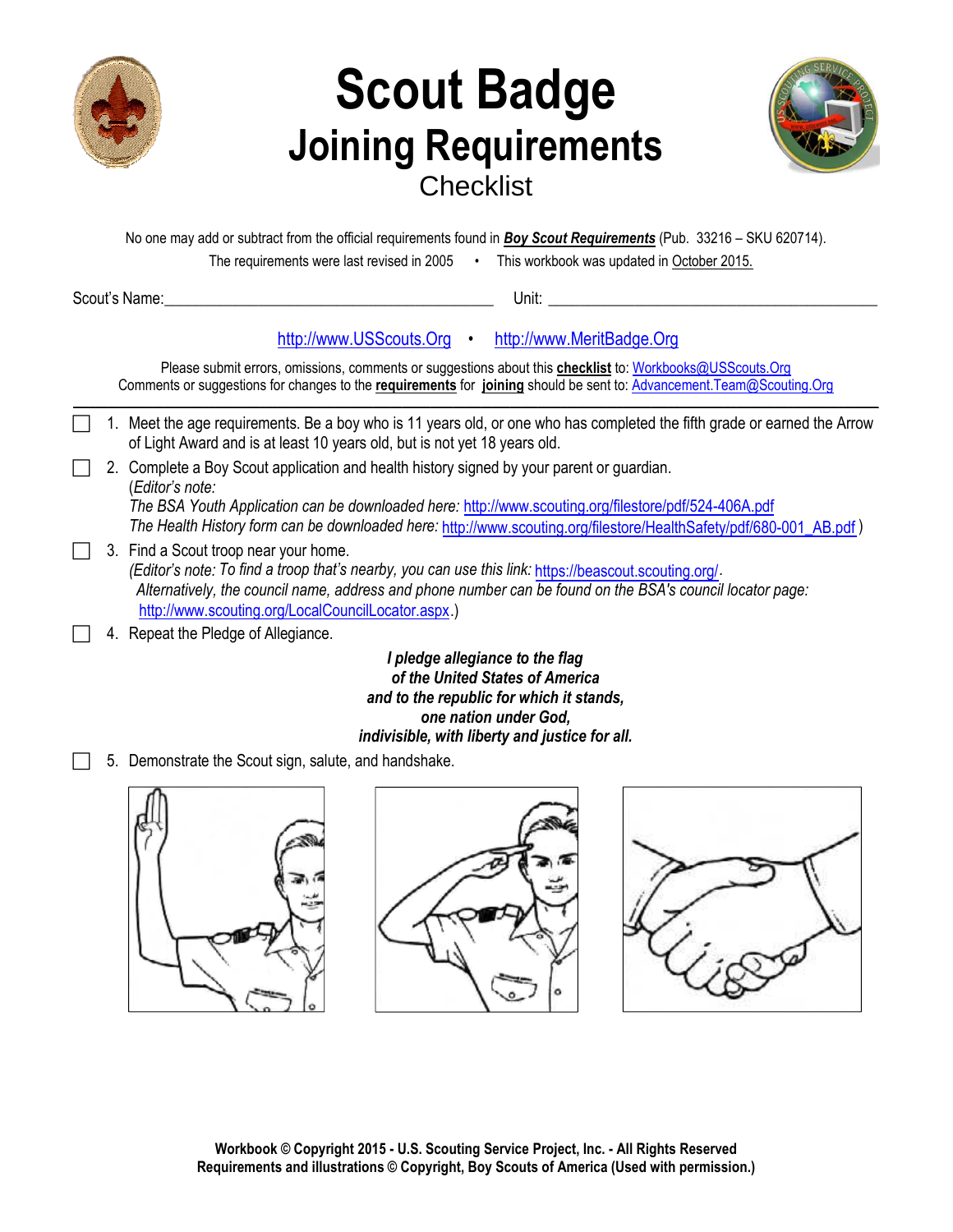6. Demonstrate tying the square knot (a joining knot).



7. Understand and agree to live by the Scout Oath, Scout Law, motto, and slogan, and the Outdoor Code.

# **The Scout Oath:**

# *On my honor …*

By giving your word, you are promising to be guided by the ideals of the Scout Oath.

# *I will do my best …*

Try hard to live up to the points of the Scout Oath. Measure your achievements against your own high standards and don't be influenced by peer pressure or what other people do.

# *To do my duty to God …*

Your family and religious leaders teach you about God and the ways you can serve. You do your duty to God by following the wisdom of those teachings every day and by respecting and defending the rights of others to practice their own beliefs.

# *and my country …*

Help keep the United States a strong and fair nation by learning about our system of government and your responsibilities as a citizen and future voter.

America is made up of countless families and communities. When you work to improve your community and your home, you are serving your country. Natural resources are another important part of America's heritage worthy of your efforts to understand, protect, and use wisely. What you do can make a real difference.

#### *and to obey the Scout Law; …*

The twelve points of the Scout Law are guidelines that can lead you toward wise choices. When you obey the Scout Law, other people will respect you for the way you live, and you will respect yourself.

#### *To help other people at all times; …*

There are many people who need you. Your cheerful smile and helping hand will ease the burden of many who need assistance. By helping out whenever possible, you are doing your part to make this a better world.

#### *To keep myself physically strong, …*

Take care of your body so that it will serve you well for an entire lifetime. That means eating nutritious foods, getting enough sleep, and exercising regularly to build strength and endurance. it also means avoiding harmful drugs, alcohol, tobacco, and anything else that can harm your health.

#### *mentally awake …*

Develop your mind both in the classroom and outside of school. Be curious about everything around you, and work hard to make the most of your abilities. With an inquiring attitude and the willingness to ask questions, you can learn much about the exciting world around you and your role in it.

#### *and morally straight.*

To be a person of strong character, your relationships with others should be honest and open. You should respect and defend the rights of all people. Be clean in your speech and actions, and remain faithful in your religious beliefs. The values you practice as a Scout will help you shape a life of virtue and self-reliance.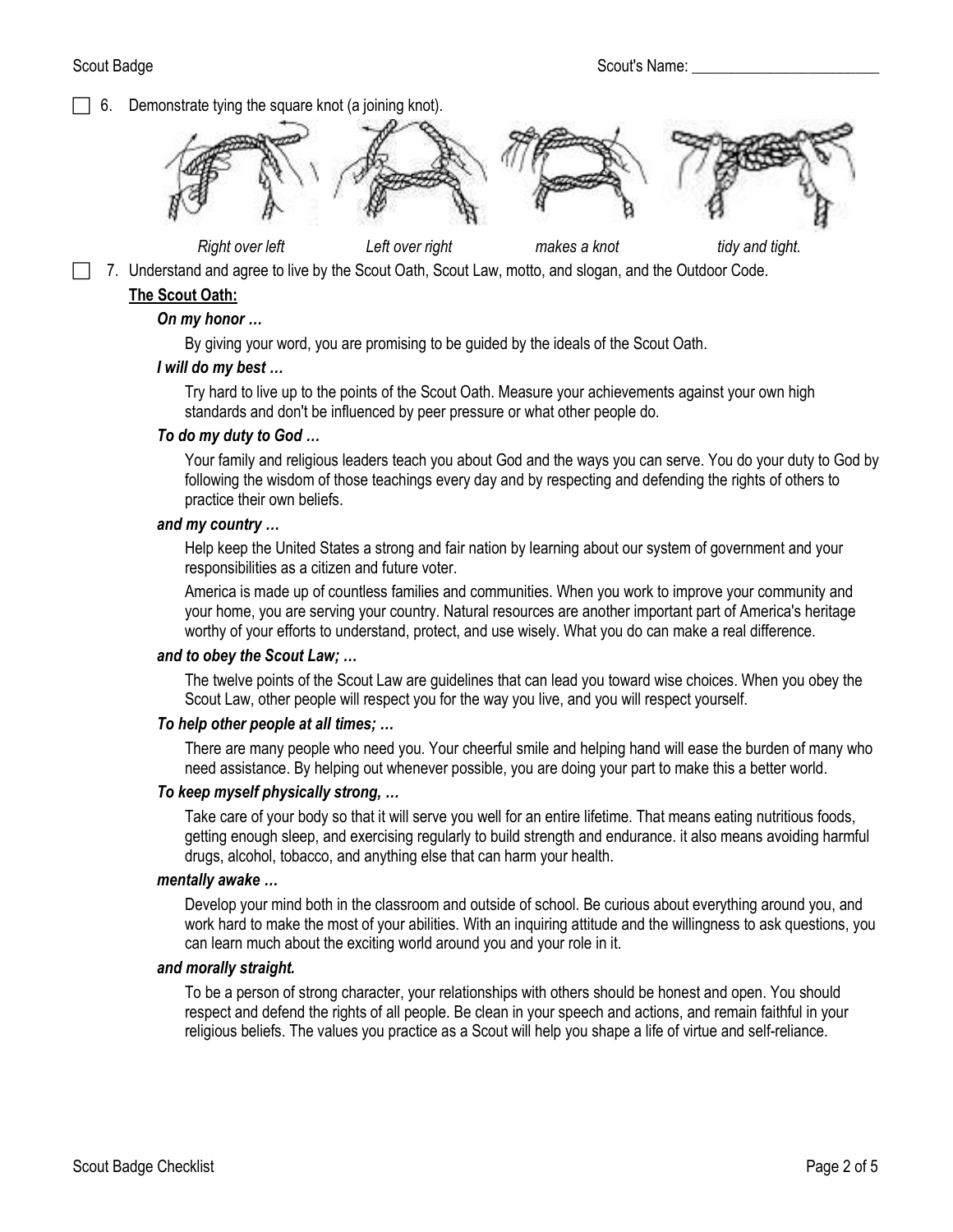# **The Scout Law**

# *A Scout is Trustworthy.*

A Scout tells the truth. He is honest, and he keeps his promises. People can depend on him.

# *A Scout is Loyal.*

A Scout is true to his family, friends, Scout leaders, school, and nation.

# *A Scout is Helpful.*

A Scout cares about other people. He willingly volunteers to help others without expecting payment or reward.

# *A Scout is Friendly.*

A Scout is a friend to all. He is a brother to other Scouts. He offers his friendship to people of all races and nations, and respects them even if their beliefs and customs are different from his own.

# *A Scout is Courteous.*

A Scout is polite to everyone regardless of age or position. He knows that using good manners makes it easier for people to get along.

# *A Scout is Kind.*

A Scout knows there is strength in being gentle. He treats others as he wants to be treated. Without good reason, he does not harm or kill any living thing.

# *A Scout is Obedient.*

A Scout follows the rules of his family, school, and troop. He obeys the laws of his community and country. If he thinks these rules and laws are unfair, he tries to have them changed in an orderly manner rather than disobeying them.

# *A Scout is Cheerful.*

A Scout looks for the bright side of life. He cheerfully does tasks that come his way. He tries to make others happy.

# *A Scout is Thrifty.*

A Scout works to pay his own way and to help others. He saves for the future. He protects and conserves natural resources. He carefully uses time and property.

#### *A Scout is Brave.*

A Scout can face danger although he is afraid. He has the courage to stand for what he thinks is right even if others laugh at him or threaten him.

# *A Scout is Clean.*

A Scout keeps his body and mind fit and clean. He chooses the company of those who live by high standards. He helps keep his home and community clean.

#### *A Scout is Reverent.*

A Scout is reverent toward God. He is faithful in his religious duties. He respects the beliefs of others.

# **The Scout motto,**

#### *Be Prepared.*

Be prepared for life - to live happily and without regret, knowing that you have done your best. That's what the Scout motto means.

# **The Scout slogan,**

#### *Do a Good Turn Daily.*

A Good Turn is more than simple good manners. It is a special act of kindness.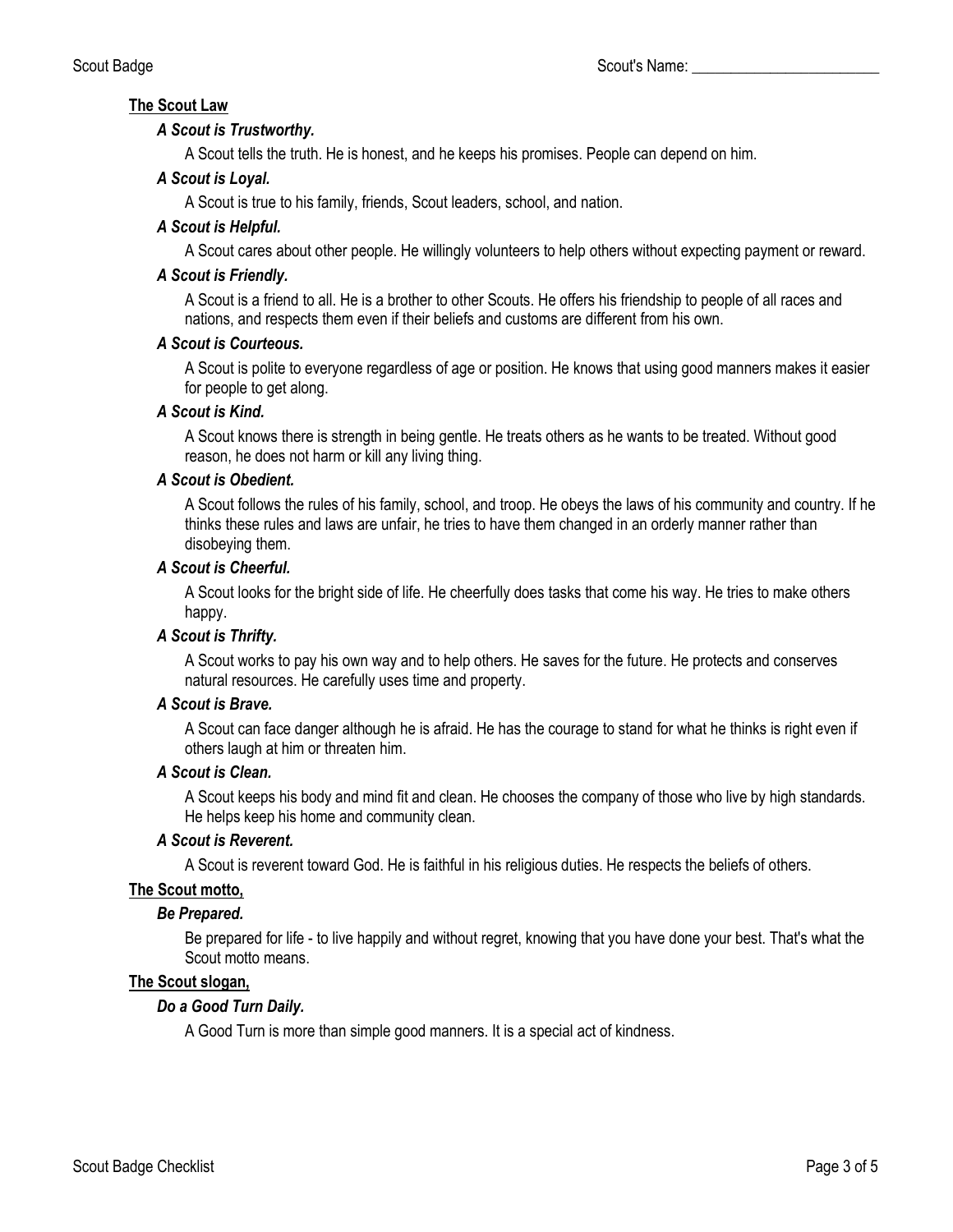# **The Outdoor Code.**

#### *As an American, I will do my best to –*

*Be clean in my outdoor manners.*

I will treat the outdoors as a heritage. I will take care of it for myself and others I will keep my trash and garbage out of lakes, streams, fields, woods, and roadways.

## *Be careful with fire.*

I will prevent wildfire.

I will build my fires only where they are appropriate. When I have finished using a fire, I will make sure it is cold out. I will leave a clean fire ring, or remove all evidence of my fire.

# *Be considerate in the outdoors.*

I will treat public and private property with respect. I will use low-impact methods of hiking and camping.

# *And Be conservation minded*

I will learn how to practice good conservation of soil, waters, forests, minerals, grasslands, wildlife, and energy. I will urge others to do the same.

 $\Box$  8. Describe the Scout badge.

**Shape -** The three-point design of the top half is like the north point of an old sailor's compass. This shows that a Scout is able to point the right way in life as truly as the compass points it in the field.

- **Three Points -** The three points of the trefoil are like the three fingers used in the Scout sign. They stand for the three parts of the Scout Oath: duty to God & country; duty to others; duty to yourself.
- **Eagle and Shield -** The eagle and shield, national emblem of the US, stand for freedom and a Scouter's readiness to defend that freedom.
- **Two Stars -** The two stars stand for truth and knowledge of the Scouting movement. They guide you by night and suggest a Scout's outdoor life
- **Scroll -** The scroll is turned up at the ends to remind us of the corners of a Scout's mouth raised in a smile as he does his duty. The Scout motto is printed across the scroll.

**Knot -** The knot attached to the bottom of the scroll represents the Scout slogan, Do a Good Turn Daily.

 9. Complete the pamphlet exercises. With your parent or guardian, complete the exercises in the pamphlet *How to Protect Your Children from Child Abuse: A Parent's Guide*.

*The pamphlet may be found online at: <http://www.scouting.org/filestore/ypt/pdf/100-015.pdf>*

 $\Box$  10. Participate in a Scoutmaster conference. Turn in your Boy Scout application and health history form signed by your parent or guardian, then participate in a Scoutmaster conference.

#### **Requirement resources can be found here:**

[http://www.meritbadge.org/wiki/index.php/Scout Badge/#Requirement resources](http://www.meritbadge.org/wiki/index.php/Scout_Badge#Requirement_resources)